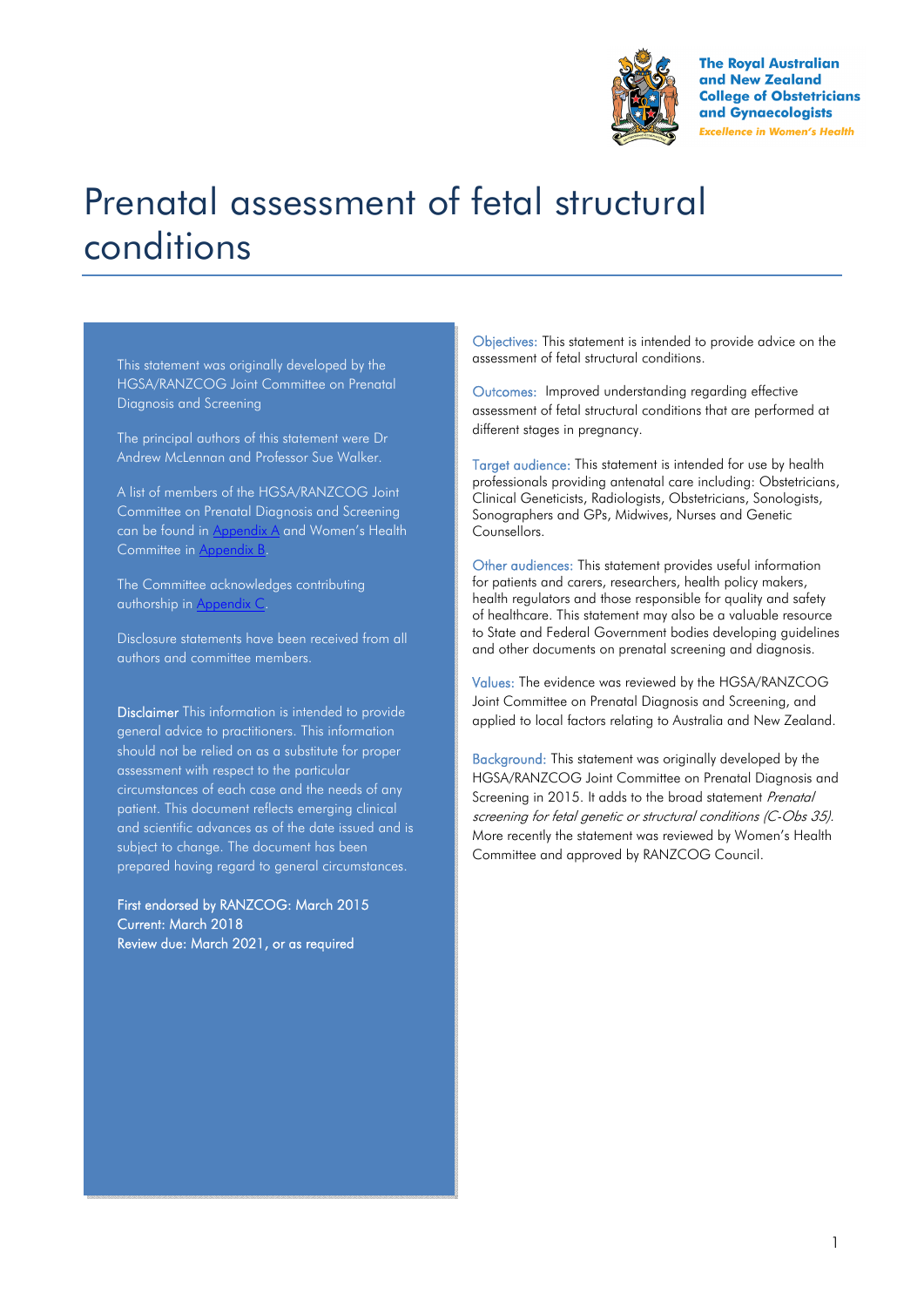### **Table of contents**

| 1.               |                                                                                                                                                                                                  |  |
|------------------|--------------------------------------------------------------------------------------------------------------------------------------------------------------------------------------------------|--|
| 2.               |                                                                                                                                                                                                  |  |
| 3.               |                                                                                                                                                                                                  |  |
| $\overline{4}$ . |                                                                                                                                                                                                  |  |
|                  |                                                                                                                                                                                                  |  |
|                  |                                                                                                                                                                                                  |  |
|                  |                                                                                                                                                                                                  |  |
|                  |                                                                                                                                                                                                  |  |
|                  |                                                                                                                                                                                                  |  |
|                  |                                                                                                                                                                                                  |  |
| 5.               |                                                                                                                                                                                                  |  |
| 6.               |                                                                                                                                                                                                  |  |
| 7.               |                                                                                                                                                                                                  |  |
| 8.               |                                                                                                                                                                                                  |  |
| 9.               |                                                                                                                                                                                                  |  |
|                  |                                                                                                                                                                                                  |  |
|                  |                                                                                                                                                                                                  |  |
|                  | Human Genetics Society of Australia (HGSA) and the Royal Australian and New Zealand College of<br>Obstetricians and Gynaecologists (RANZCOG) Joint Committee on Prenatal Diagnosis and Screening |  |
|                  |                                                                                                                                                                                                  |  |
|                  |                                                                                                                                                                                                  |  |
|                  |                                                                                                                                                                                                  |  |
|                  |                                                                                                                                                                                                  |  |
|                  |                                                                                                                                                                                                  |  |
|                  | Appendix F Considerations for Indigenous and Culturally and Linguistically Diverse Populations 17                                                                                                |  |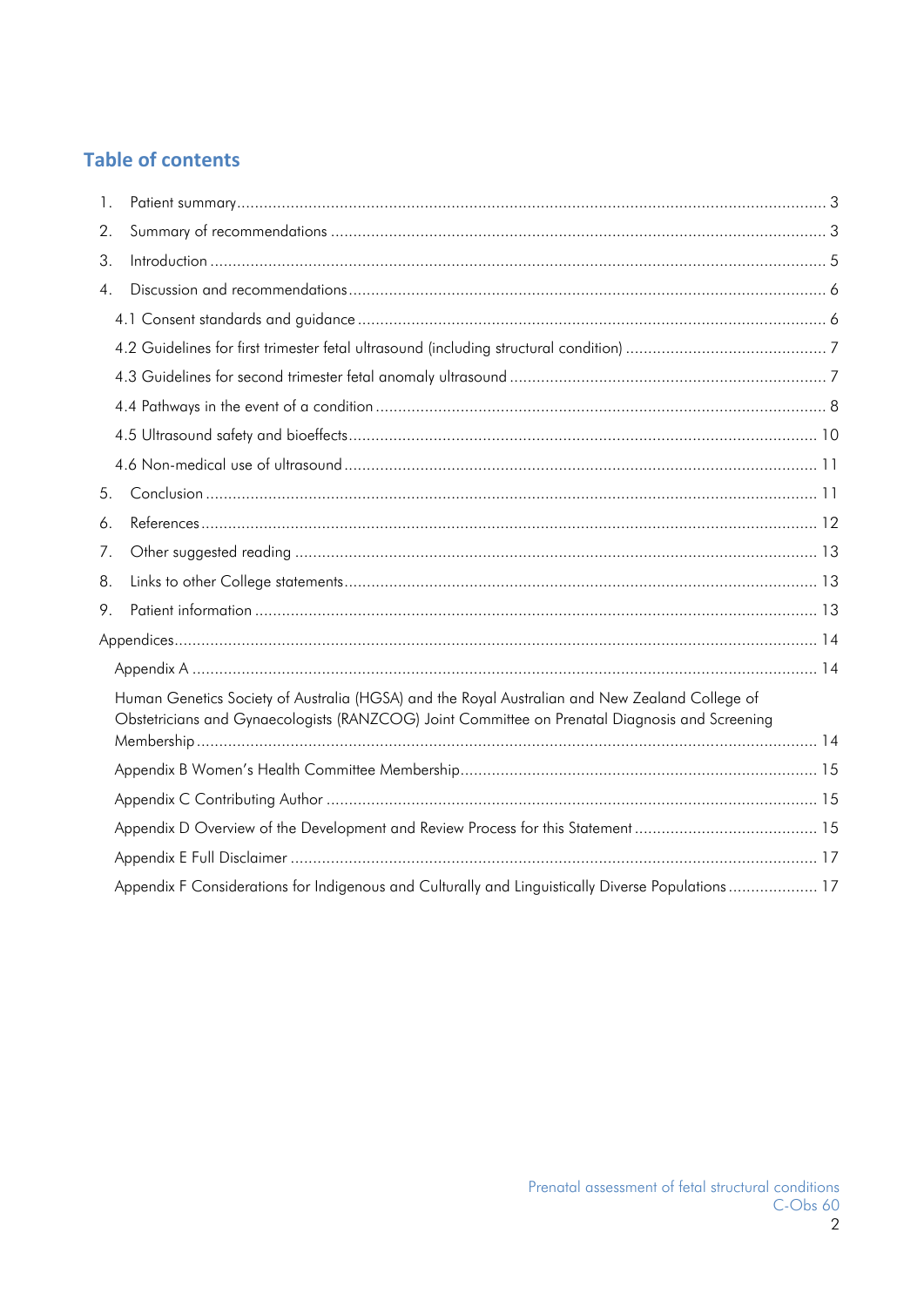### 1. Patient summary

Fetal structural conditions affect 2-3.5% of all pregnancies. Routine screening for FSA by ultrasound has become a part of standard prenatal care throughout the world. The finding of a FSA is usually a devastating event for the patient and her family and has significant implications for the remainder of the pregnancy, for delivery, and for postnatal care. Multidisciplinary input is recommended to provide all the necessary perspectives to optimise management of the pregnancy and to facilitate informed choice for families deciding whether to continue or terminate the pregnancy. The purpose of this document is to provide practitioners with an overview of the role of ultrasound in screening for FSA including information regarding its safety in pregnancy.

# 2. Summary of recommendations

| <b>Recommendation</b> 1                                                                                                                                                                                                                                                                                                                                                       | <b>Grade</b>                                                      |
|-------------------------------------------------------------------------------------------------------------------------------------------------------------------------------------------------------------------------------------------------------------------------------------------------------------------------------------------------------------------------------|-------------------------------------------------------------------|
| It is recommended that all consenting patients be offered ultrasound assessment for<br>fetal structural conditions in the mid trimester (generally between 18-22 weeks).<br>Detection of fetal conditions are increasingly being reported in early pregnancy, and it<br>is recognised that many women have an early assessment of anatomy in the first                        | <b>Consensus Based</b><br>Recommendation<br>References<br>$1 - 4$ |
| trimester, or as part of aneuploidy screening. Nevertheless, detection rates are<br>optimised with fetal anatomical survey performed in the mid-trimester.                                                                                                                                                                                                                    |                                                                   |
| <b>Recommendation 2</b>                                                                                                                                                                                                                                                                                                                                                       | Grade                                                             |
| At the first contact with a healthcare professional, women should be given information<br>about the purpose and implications of the fetal anatomy ultrasound to enable them to<br>make an informed choice as to whether or not to undertake the examination.                                                                                                                  | <b>Consensus Based</b><br>Recommendation                          |
| The purpose of the ultrasound is to identify fetal conditions and allow parents to<br>access sufficient information regarding the aetiology, associations, and implications of<br>the diagnosis during pregnancy, the newborn period and beyond.<br>Following this, families will be able to make an informed choice about whether to<br>continue or terminate the pregnancy. | Reference                                                         |
| Recommendation 3                                                                                                                                                                                                                                                                                                                                                              | Grade                                                             |
| Credentialed operators should follow appropriate guidelines in the performance of<br>late first trimester ultrasound assessment of fetal structural conditions.<br>While up to 50% of major conditions may be identifiable in the first trimester, many                                                                                                                       | <b>Consensus Based</b><br>Recommendation                          |
| cases will require second trimester review to clarify diagnosis and / or prognosis.                                                                                                                                                                                                                                                                                           | References<br>$6 - 8$                                             |
| <b>Recommendation 4</b>                                                                                                                                                                                                                                                                                                                                                       | Grade                                                             |
| All pregnant women should be offered the opportunity to undertake a mid-trimester<br>fetal condition ultrasound assessment. Second trimester ultrasound should screen for<br>the number of fetuses, the gestational age, cervical length, the location of the                                                                                                                 | <b>Consensus Based</b><br>Recommendation                          |
| placenta, and should screen for fetal conditions.                                                                                                                                                                                                                                                                                                                             | Reference                                                         |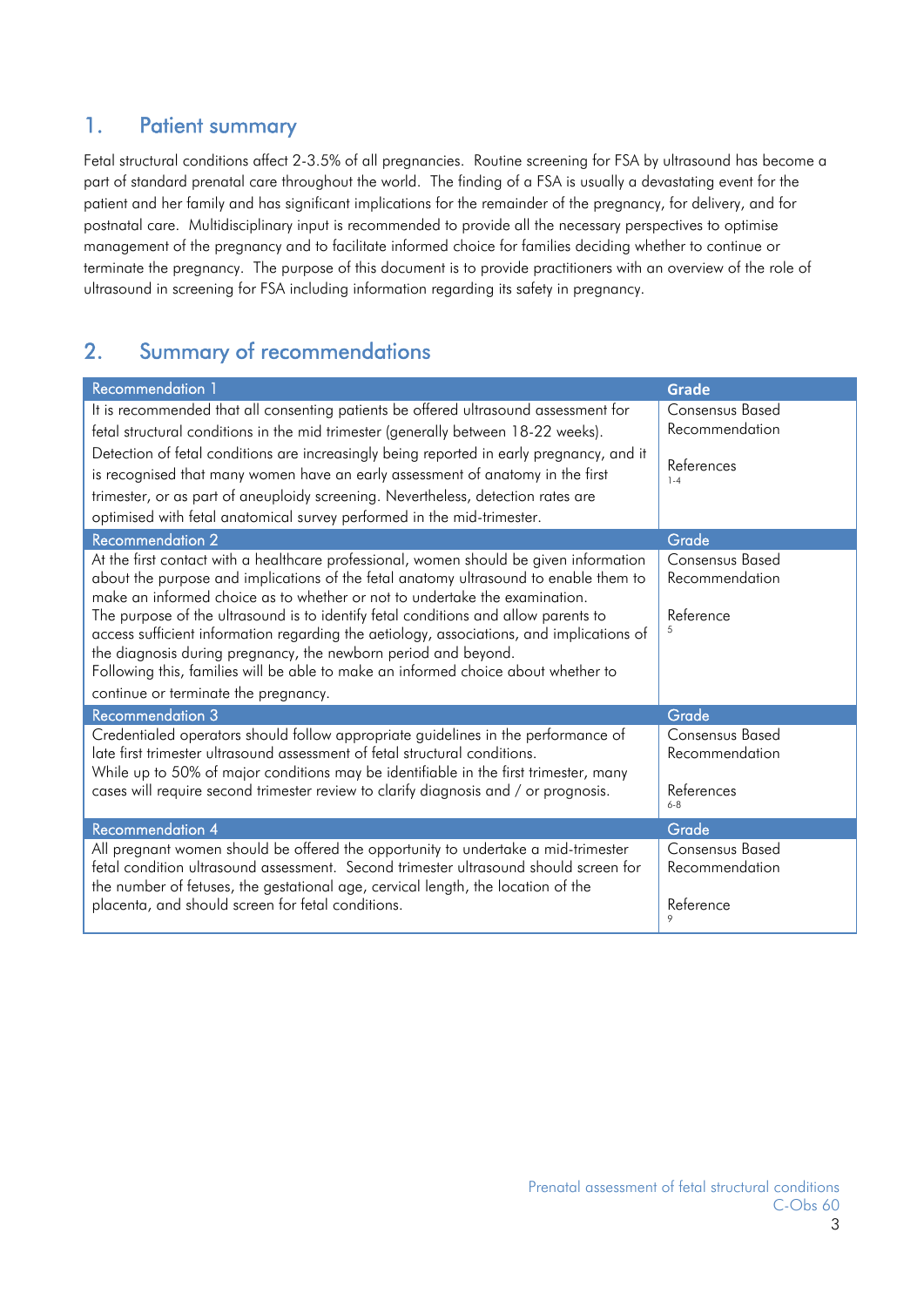| <b>Recommendation 5</b>                                                                  | Grade                      |
|------------------------------------------------------------------------------------------|----------------------------|
| Each practice should develop a protocol on the procedure to be followed when a           | <b>Consensus Based</b>     |
| condition is detected. This protocol should include guidelines for the immediate care of | Recommendation             |
| the patient and how the referring doctor will be informed.                               | Reference                  |
|                                                                                          | 10                         |
| Recommendation 6                                                                         | Grade                      |
| All women should receive timely information following detection of a major fetal         | <b>Consensus Based</b>     |
| structural condition and have the opportunity to undertake counselling about the         | Recommendation             |
| nature, prognosis, ongoing care pathway and recurrence risk.                             |                            |
| <b>Recommendation 7</b>                                                                  | Grade                      |
| Depending on the condition, referral to a tertiary centre and involvement of a           | <b>Consensus Based</b>     |
| multidisciplinary team in the management of the pregnancy may be appropriate.            | Recommendation             |
| <b>Recommendation 8</b>                                                                  | Grade                      |
| When a significant condition has been confirmed by ultrasound examination, all           | <b>Consensus Based</b>     |
| women should be given the time and support they need to decide upon the future of        | Recommendation             |
| their pregnancy.                                                                         |                            |
|                                                                                          | Reference<br>$\mathcal{P}$ |
| <b>Recommendation 9</b>                                                                  | Grade                      |
| Routine clinical scanning of every woman during pregnancy using real time B-mode         | <b>Consensus Based</b>     |
| imaging is not contraindicated. The ALARA principle regarding dose and duration of       | Recommendation             |
| ultrasound exposure ('as low as reasonably achievable') should be observed.              | Reference                  |
|                                                                                          | 11                         |
| <b>Recommendation 10</b>                                                                 | Grade                      |
| Pulsed Doppler ultrasound should not be used routinely in first trimester.               | <b>Consensus Based</b>     |
|                                                                                          | Recommendation             |
| If pulsed doppler examination is necessary, the Thermal Index should be $<$ 1.0 and      | Reference                  |
| exposure time minimised (ideally to 5-10 minutes).                                       | 12                         |
| <b>Recommendation 11</b>                                                                 | Grade                      |
| Obstetric ultrasound should not be used for non-medical reasons such as sex              | <b>Consensus Based</b>     |
| determination, or solely for the production of photos or videos for commercial           | Recommendation             |
| purposes.                                                                                | Reference                  |
|                                                                                          | 13                         |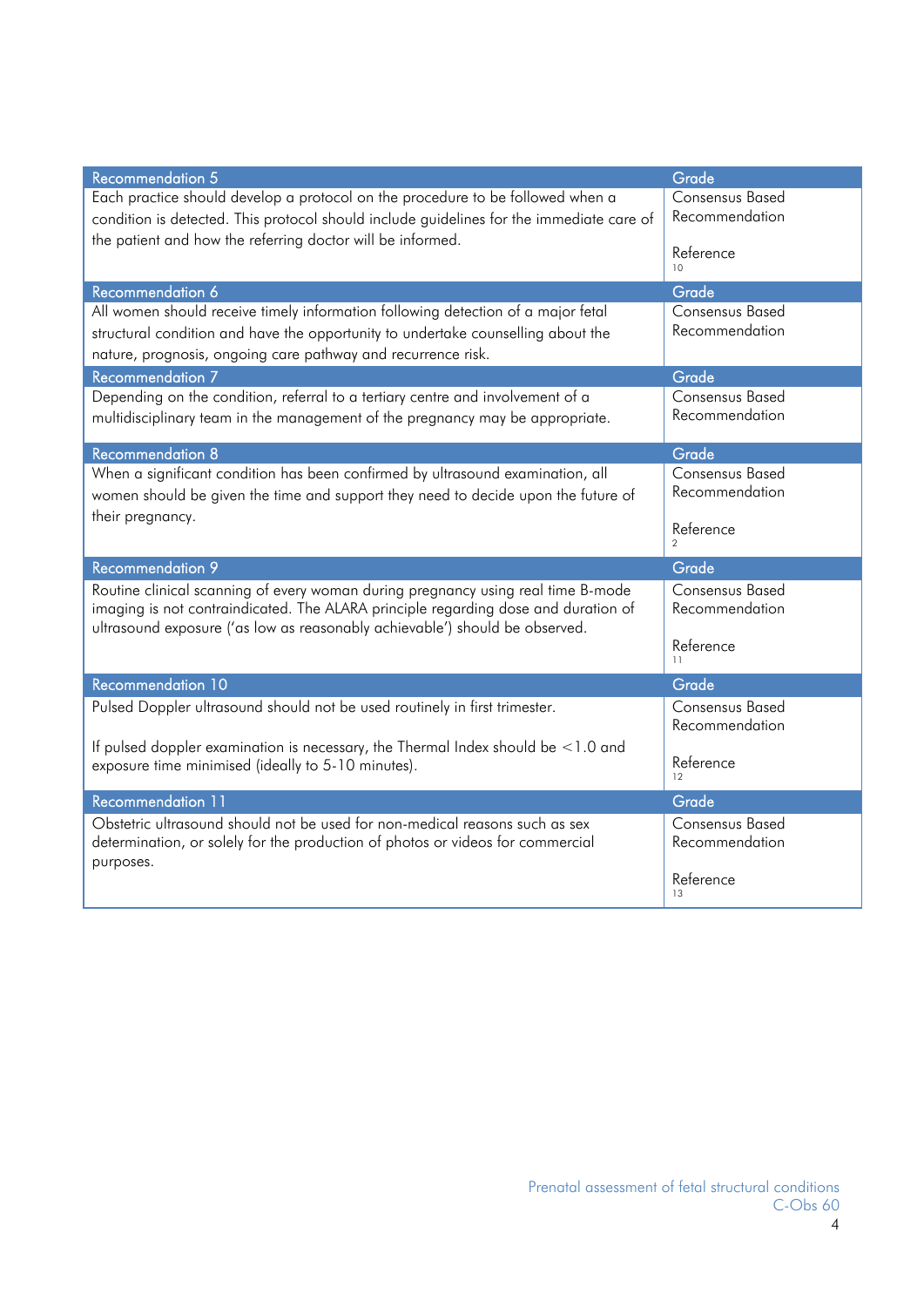### 3. Introduction

The application of fetal ultrasound in obstetrics has revolutionised the management of pregnancy and its potential complications. Access to aneuploidy screening programmes and routine use of ultrasound in the first and second trimester has improved the assignment of gestational age, diagnosis of multiple pregnancy (and chorionicity), placental localisation, prediction of adverse obstetric outcomes in later pregnancy, prenatal diagnosis of structural or karyotypic condition and diagnosis of those conditions which may be amenable to in utero therapy.<sup>1</sup> Normal findings improve positive feelings about the pregnancy and have been shown to promote earlier bonding.<sup>14</sup>

In 2011, 297,126 women gave birth to 301,810 babies in Australia.<sup>15</sup> These pregnancies were largely uncomplicated, with most births resulting in healthy babies at full term. In some cases however, there may be problems with the baby's development. Problems in fetal development may have a genetic origin, or they may be structural conditions. Genetic problems in the fetus are covered in the document, 'Prenatal Screening and Diagnosis of Chromosomal and Genetic Conditions in the Fetus in Pregnancy' (C-Obs 59), whilst this document will address the assessment of structural conditions.

It is estimated that major structural conditions occur in 2-3.5% of pregnancies. Not all conditions can be detected antenatally; detection rates of major structural conditions are reported to be approximately 60% in unselected series, and depend on the anatomical system involved and on the expertise of the ultrasound operator.<sup>16, 17</sup>

The aim of routine screening for fetal structural conditions is primarily to reassure the majority of families that the baby is developing appropriately. In the small number of cases where fetal structural conditions are identified, families are able to receive timely information regarding the condition that has been diagnosed, including the likely aetiology, relevant associations, further investigations required, implications for the remainder of the pregnancy, labour and delivery, and the outlook for their unborn baby as a newborn and beyond. This information is necessary for families as they make decisions regarding the future of the pregnancy, and obstetric caregivers as they plan ongoing care including ongoing surveillance and time, mode and place of delivery.

| <b>Recommendation 1</b>                                                           | Grade and references   |
|-----------------------------------------------------------------------------------|------------------------|
| It is recommended that all consenting patients be offered ultrasound assessment   | <b>Consensus Based</b> |
| for fetal structural conditions in the mid trimester (generally between 18-22     | Recommendation         |
| weeks). Detection of fetal conditions are increasingly being reported in early    |                        |
| pregnancy, and it is recognised that many women have an early assessment of       | References             |
| anatomy in the first trimester, or as part of aneuploidy screening. Nevertheless, | $1 - 4$                |
| detection rates are optimised with fetal anatomical survey performed in the       |                        |
| midtrimester.                                                                     |                        |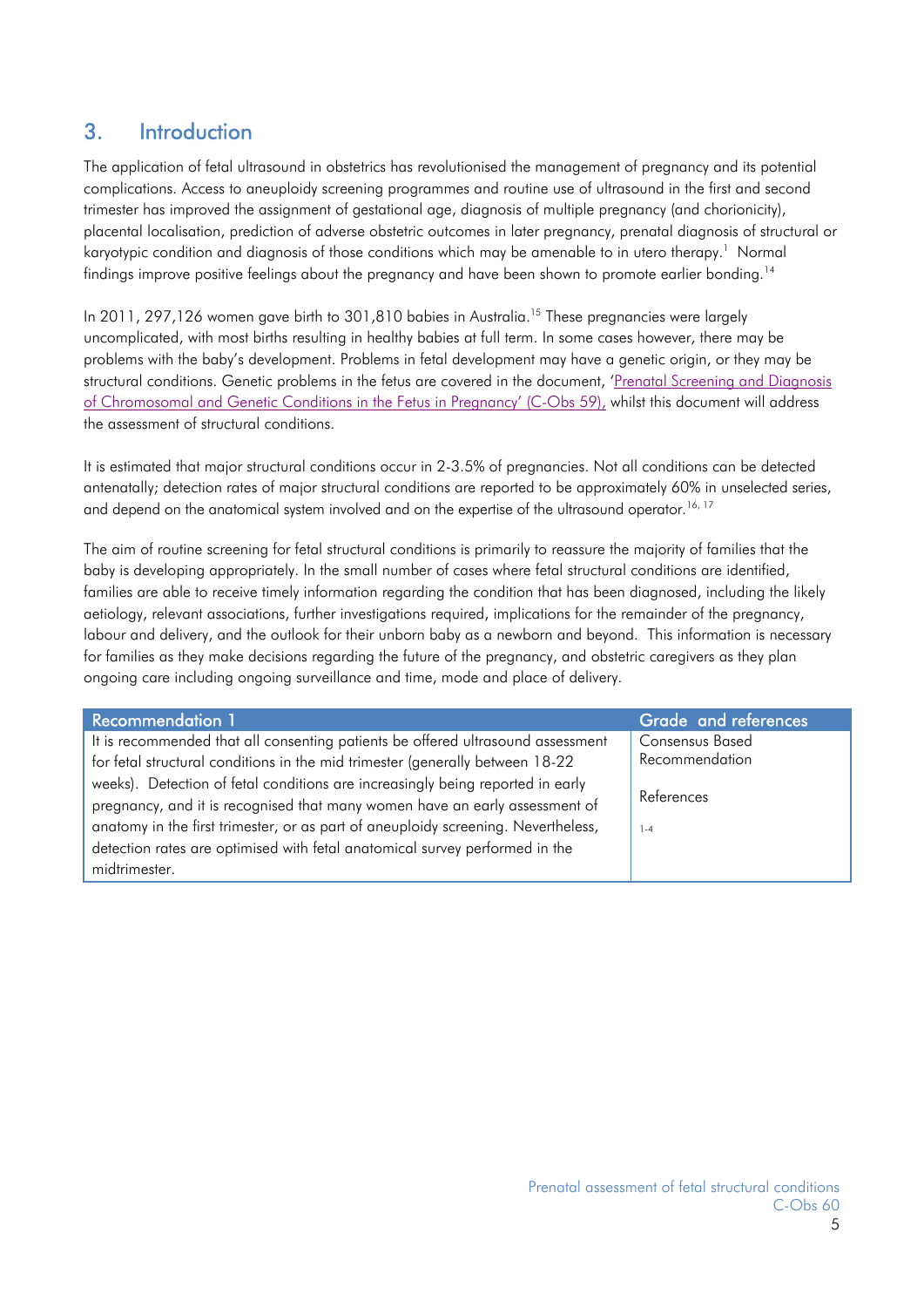### 4. Discussion and recommendations

#### 4.1 Consent standards and guidance

- 4.1.1 All pregnant women should be advised of the availability of prenatal ultrasound assessment for fetal structural conditions as early as possible in pregnancy to allow time to discuss the options available and facilitate an informed choice.
- 4.1.2 Some women may make an informed decision not to proceed with this assessment. Counselling should follow a shared decision-making model, where health professionals discuss information based on their expertise and respect for the woman's values in arriving at an agreed course of action. Women electing not to have ultrasound in pregnancy should be aware of the other important benefits of routine screening, including confirmation of gestational age, excluding multiple pregnancy, placental localisation, cervical length and assessment of fetal growth and welfare.
- 4.1.3 Information should be communicated using clear, simple and consistent language when discussing the tests, with confirmation that the information has been understood.
- 4.1.4 Information should be provided in a format that is easy to understand and accessible to pregnant women from culturally and linguistically diverse backgrounds (including Indigenous women) and women with additional needs (such as physical, sensory or learning difficulties). An interpreting service should be made available where it is required (see Appendix E).
- 4.1.5 If a structural condition is diagnosed, women and their partners should be provided with sufficient information, which often involves a multidisciplinary team, in order to make an informed decision whether to continue the pregnancy or to have a termination. There should be an assurance that regardless of their decision, they will be offered counselling and support. In the case of continuing the pregnancy, women should receive ongoing care and support throughout pregnancy and in preparation for birth and ongoing neonatal management. If they choose termination, they need to know that access to, and mode of termination, may be influenced by gestational age in line with local legal precedents.

| <b>Recommendation 2</b>                                                                                                                                                                                                                          | <b>Grade and references</b>              |
|--------------------------------------------------------------------------------------------------------------------------------------------------------------------------------------------------------------------------------------------------|------------------------------------------|
| At the first contact with a healthcare professional, women should be given<br>information about the purpose and implications of the fetal anatomy ultrasound to                                                                                  | <b>Consensus Based</b><br>Recommendation |
| enable them to make an informed choice as to whether or not to undertake the                                                                                                                                                                     |                                          |
| examination.                                                                                                                                                                                                                                     | Reference<br>5                           |
| The purpose of the ultrasound is to identify fetal conditions and allow parents to<br>access sufficient information regarding the aetiology, associations, and implications<br>of the diagnosis during pregnancy, the newborn period and beyond. |                                          |
| Following this, families will be able to make an informed choice about whether to<br>continue or terminate the pregnancy.                                                                                                                        |                                          |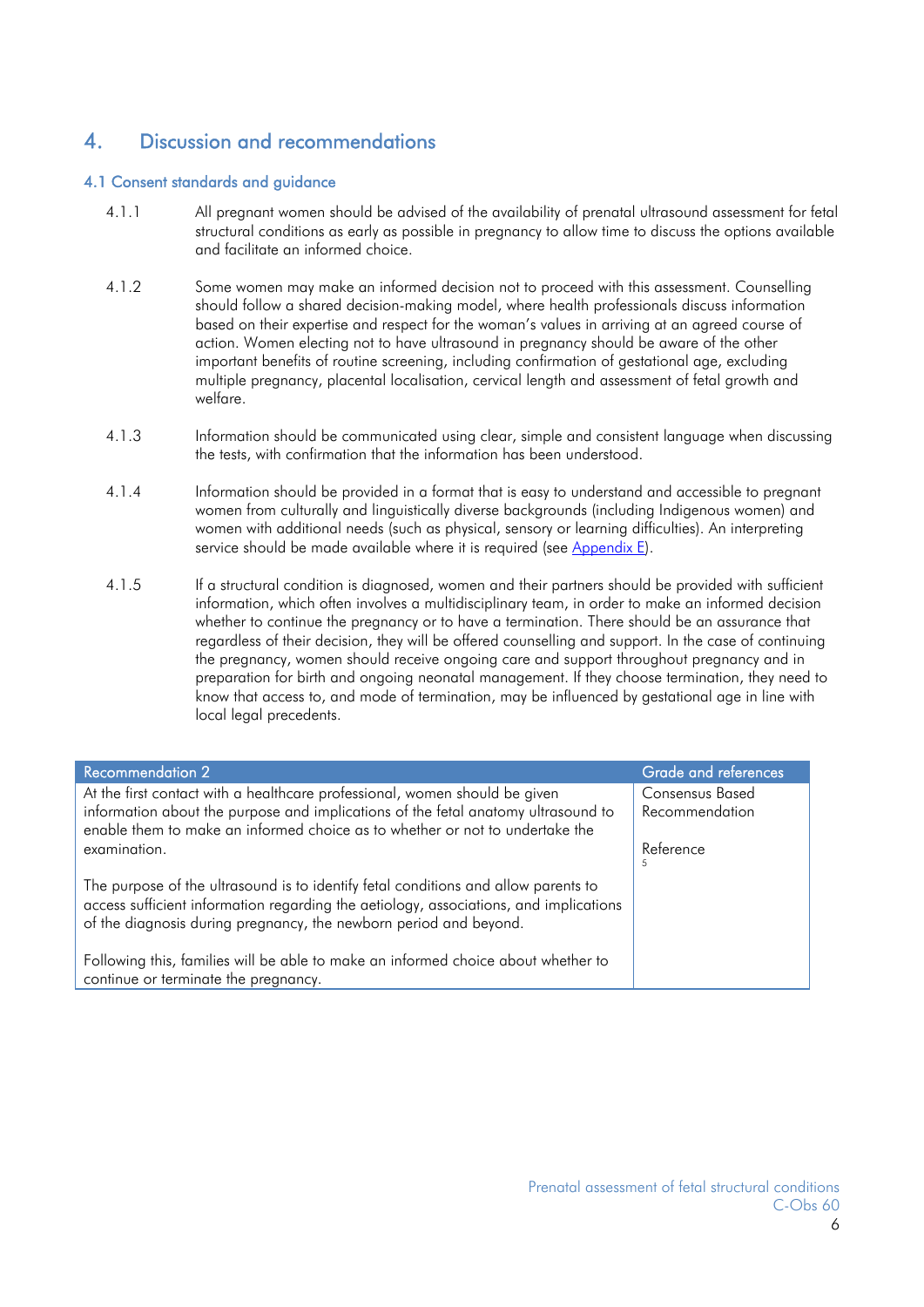#### 4.2 Guidelines for first trimester fetal ultrasound (including structural condition)

Ultrasound-based first-trimester aneuploidy screening has resulted in some major structural conditions being diagnosed earlier in pregnancy. It is important that credentialled operators undertaking first trimester ultrasound assessment have a checklist of structures that are usually visualised at this time, and are aware of major structural conditions that should be diagnosed or excluded in the first trimester.

Australian Guidelines for the Performance of First Trimester Ultrasound have been published by the Australian Society for Ultrasound in Medicine (ASUM)<sup>4</sup> and this guideline provides a list of gestational ages at which various fetal structures may be visualised. The ISUOG first trimester fetal ultrasound guidelines<sup>18</sup> provide detailed information about the structures to be identified in first trimester when scanning for fetal structural conditions. Briefly, it is important to identify the following structures: the fetal head (cranium, falx and choroid plexus), chest (lungs, four chamber cardiac view and diaphragm), abdomen (stomach, cord insertion and bladder) and the four limbs (long bones, hands and feet).

Detection rates of major structural conditions early in pregnancy have increased with improved access to and experience with first trimester ultrasound. In referral centres, detection rates for major conditions and lethal conditions are reported at 40-50% and 75%, respectively. The conditions most likely to be detected in T1 are anencephaly, alobar holoprosencephaly, abdominal wall defects (exomphalos and gastroschisis), univentricular heart; megacystis and body stalk anomalies,<sup>6,7</sup> while major conditions involving the majority of cardiac, diaphragmatic, skeletal conditions will likely not be diagnosed with certainty until the mid-trimester examination.

Early first-trimester conditions are often diagnosed by chance on clinical indications, whereas late first-trimester diagnoses are the result of systematic screening using ultrasound markers.<sup>19</sup>

Approximately 25% of fetal conditions manifest only in the second and third trimesters and therefore cannot be identified at 11-14 weeks. These include microcephaly, subtle midline brain conditions, echogenic lung lesions and renal structural anomalies and tumours.<sup>6</sup>

| <b>Recommendation 3</b>                                                                                                                                          | <b>Grade and references</b> |
|------------------------------------------------------------------------------------------------------------------------------------------------------------------|-----------------------------|
| Credentialled operators should follow appropriate guidelines in the                                                                                              | <b>Consensus Based</b>      |
| performance of late first trimester ultrasound assessment of fetal structural<br>conditions.                                                                     | Recommendation              |
|                                                                                                                                                                  | References                  |
| While up to 50% of major conditions may be identifiable in the first trimester,<br>many cases will require second trimester review to clarify diagnosis and / or | 6-8                         |
| prognosis.                                                                                                                                                       |                             |

#### 4.3 Guidelines for second trimester fetal anomaly ultrasound

The second trimester fetal anomaly ultrasound has been the mainstay for diagnosis of structural conditions over the past 30 years. The examination is generally performed between 18-22 weeks. A systematic approach to the performance of the mid trimester fetal anomaly ultrasound is summarised in the following guidelines: ASUM<sup>4</sup>, ISUOG 2011<sup>12</sup>, NHS final ultrasound standards 2010<sup>2</sup>, NICE clinical guideline 62 2008.<sup>20</sup> These guidelines summarise structures that should be routinely visualised, and the conditions that should generally be excluded. They also indicate appropriate training, governance and audit processes that should be followed in the performance of this widespread screening program.

It is recognised that technical factors including machine capability and sonographer experience, as well as patient factors, including fetal number and increasing maternal BMI can all adversely impact on detection rates. Where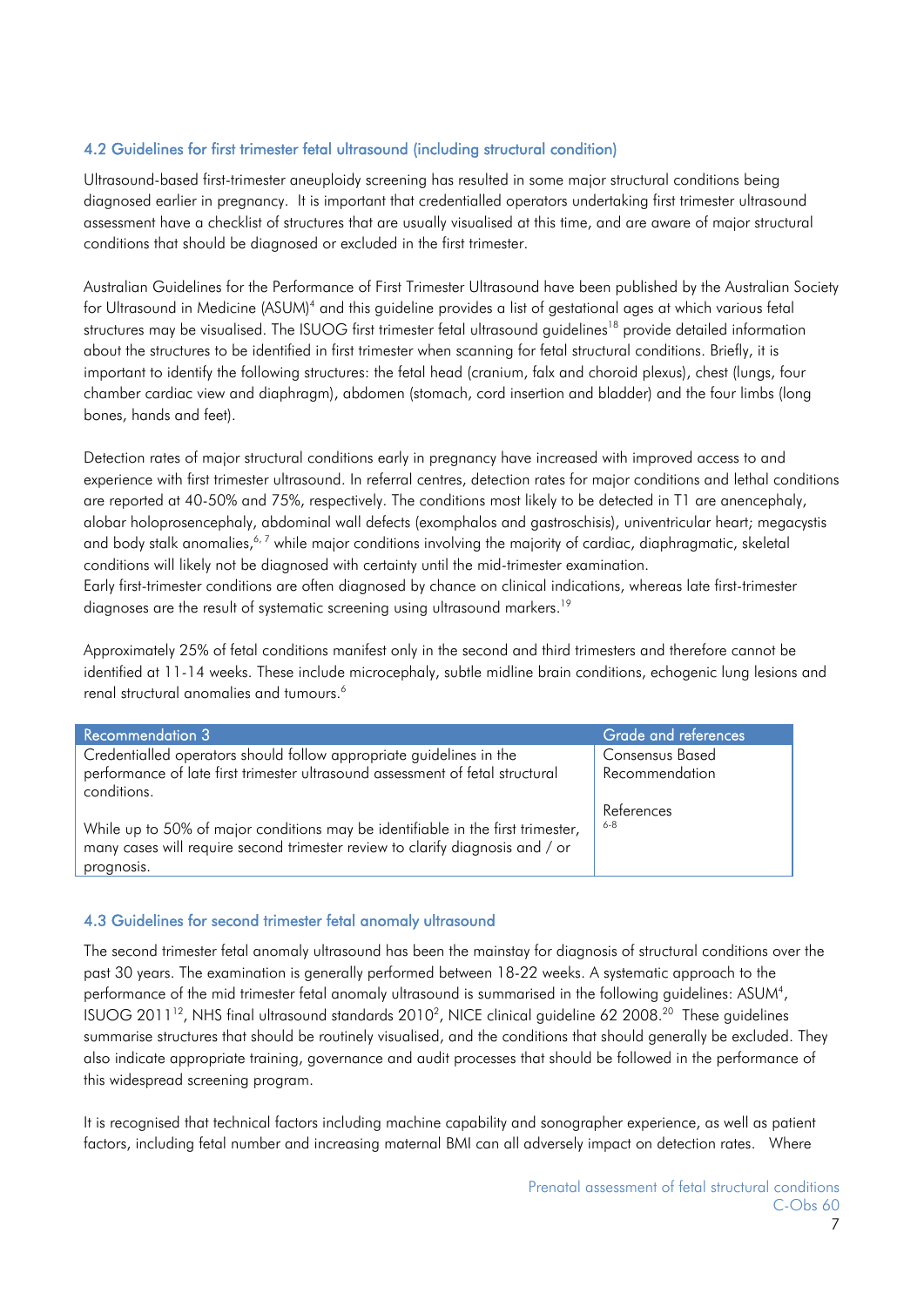possible, patients with complex scanning needs should be referred to a practice with specific expertise in obstetric ultrasound. In addition, where a condition has been suspected, it is recommended that women are referred to a high risk or tertiary scanning service for confirmation, given the RADIUS study confirmed a relative detection rate of 2.7 (95% CI 1.3-5.8) in tertiary, compared to non-tertiary units.<sup>21</sup>

RANZCOG recommends that all practitioners involved in provision of mid-trimester fetal morphology ultrasound screening must undergo appropriate specific training in this critical and specialised area of practice. Service providers must participate in ongoing professional development, clinical audit, and multidisciplinary review of outcomes specific to their performance of mid-trimester fetal morphology ultrasound screening.

| <b>Recommendation 4</b>                                                                                                                                                                                                                                                                                         | <b>Grade and references</b>                         |
|-----------------------------------------------------------------------------------------------------------------------------------------------------------------------------------------------------------------------------------------------------------------------------------------------------------------|-----------------------------------------------------|
| All pregnant women should be offered the opportunity to undertake a mid-trimester fetal<br>anomaly ultrasound assessment. Second trimester ultrasound should screen for the number<br>of fetuses, the gestational age, cervical length, the location of the placenta and should<br>screen for fetal conditions. | Consensus-based<br>recommendation<br>Reference<br>9 |
| <b>Recommendation 5</b>                                                                                                                                                                                                                                                                                         | Grade and references                                |
| RANZCOG recommends that all practitioners involved in provision of mid-trimester fetal<br>morphology ultrasound screening must undergo appropriate training and ongoing<br>professional development in this area of practice.                                                                                   | Consensus-based<br>recommendation                   |

#### 4.4 Pathways in the event of a condition

While normal findings promote positive feelings about a pregnancy and improve bonding, the finding of isolated or multiple serious conditionson prenatal ultrasound examination is inevitably stressful.<sup>22</sup> Families require prompt and accurate information, including confirmation of the condition, the likely aetiology, relevant associations, further investigations required (which may involve further imaging or genetic testing), implications for the remainder of the pregnancy, labour and delivery, and the outlook for their unborn baby as a newborn and beyond. This often involves referral to a tertiary unit and a multidisciplinary team. Women regard the speed at which they obtain information regarding the findings as extremely important, even if it means seeing another caregiver with whom they are not familiar.<sup>23</sup> The principles of management include timely review, multidisciplinary input in diagnostic evaluation, detailed counselling of the woman and her family, plans for ongoing care in the pregnancy and timely communication back to the referring practitioner.

Individual units will have their own specific protocols but the following is a suggested approach to the management of families following diagnosis of a structural condition in the fetus;

#### 1. Clinical review

Once a fetal structural condition has been identified, a thorough pregnancy, family and medical history should be performed.

#### 2. Further imaging

Confirmation of the condition in a tertiary setting is recommended. Other imaging modalities, such as 3D ultrasound, magnetic resonance imaging (MRI) and parental ultrasound may be appropriate.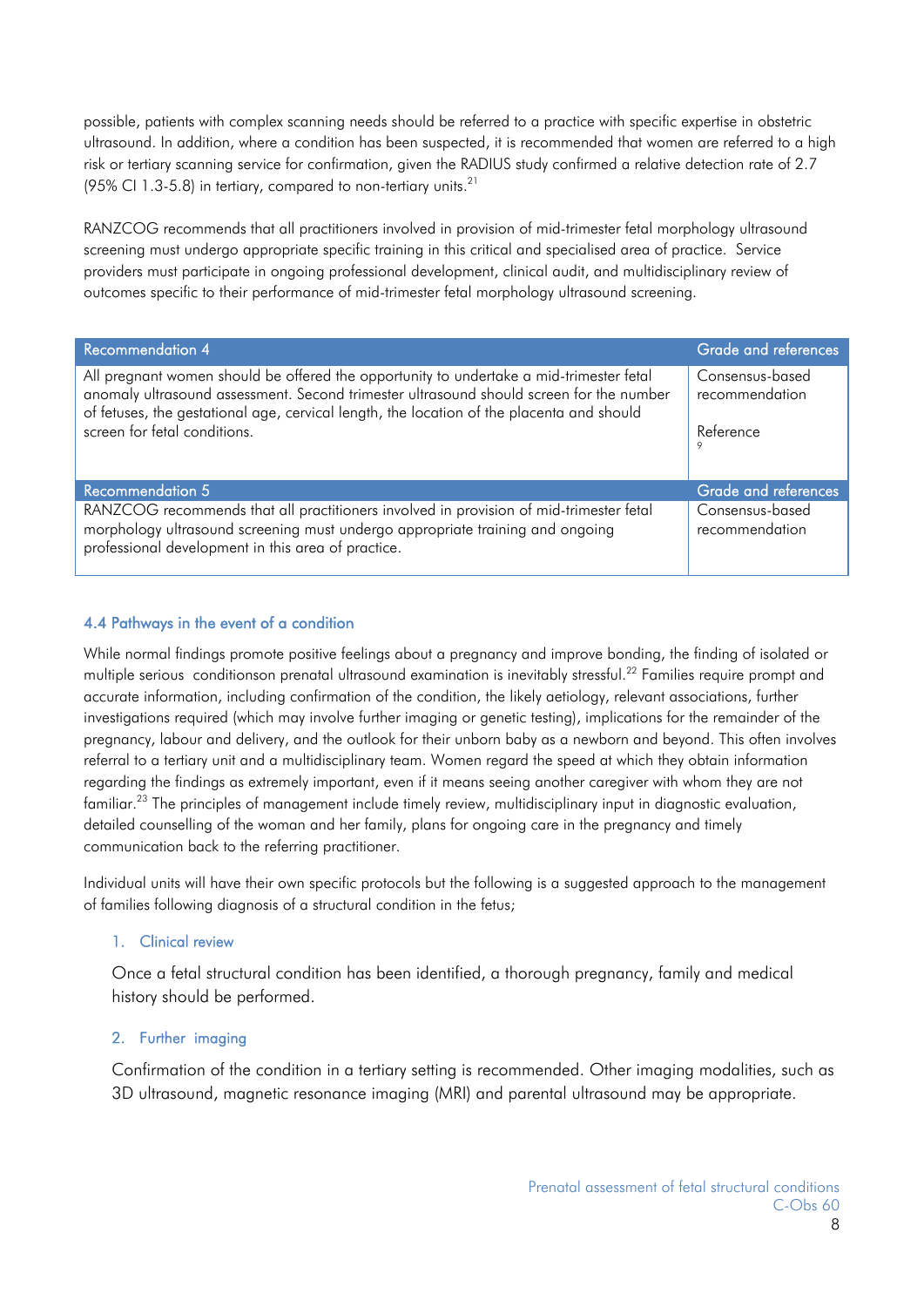### 3. Additional testing

This may include parental blood testing if a genetic condition or congenital infection is suspected and invasive testing using fluorescent in situ hybridisation (FISH), quantitative fluorescent polymerase chain reaction (QF-PCR), karyotyping or microarray comparative genomic hybridisation depending on the condition identified.

Studies suggest that 1-3% of fetuses with a structural condition will have an irregularity on microarray that would fail to be detected on conventional karyotype24, and so microarray analysis is generally recommended where invasive testing is indicated following diagnosis of a major structural condition.

### 4. Counselling

Counselling following diagnosis of fetal condition needs to be prompt, comprehensive, accurate, unbiased and compassionate. This counselling should be individualised, mindful of the woman's context in her family and community; her social circumstance, cultural and religious values should be respectfully considered. The engagement of a qualified interpreter, and not a family member, is necessary for families who do not speak English. The information covered will depend on the nature of the condition, but will generally include the potential aetiology and prognosis of the condition, the possible implications for the remainder of the pregnancy, including labour and delivery, consideration for newborn care and recurrence risks in future pregnancies.

#### 5. Subsequent care

Following this initial period of information gathering, families will come to a decision regarding the future of the pregnancy; continuing the pregnancy with specialist support, termination of pregnancy or – less commonly – adoption, or a neonatal palliation pathway in the face of a condition which is lethal.

- (i) Continuing pregnancies: Ongoing care of the pregnancy may be able to remain local or it may involve referral to a tertiary centre, depending on the nature of the condition, the presence of other maternal or fetal co-morbidities, the need for ongoing ultrasound surveillance and the need for specialist paediatric medical or surgical services.
- (ii) Termination of pregnancy: In the face of prenatal diagnosis of a serious condition, many families will consider termination of pregnancy. Women should be fully informed about the availability of termination of pregnancy, including termination methods available at varying gestational ages. This will vary in differing jurisdictions across Australia and New Zealand.
- (iii) Neonatal palliation: Where a lethal condition has been diagnosed, and the woman and her family have decided to continue with the pregnancy, it is essential to consider the implications for the remainder of the pregnancy, and that care plans for paediatric palliation are made and communicated clearly. These plans often evolve during the pregnancy and require multidisciplinary input, with close liaison between the obstetric and paediatric care providers. These plans may include; a) whether any monitoring of fetal well-being is indicated antenatally or intrapartum; b) proposed mode and timing of delivery; c) documentation on how and where the baby is to be managed in the immediate postpartum period and beyond.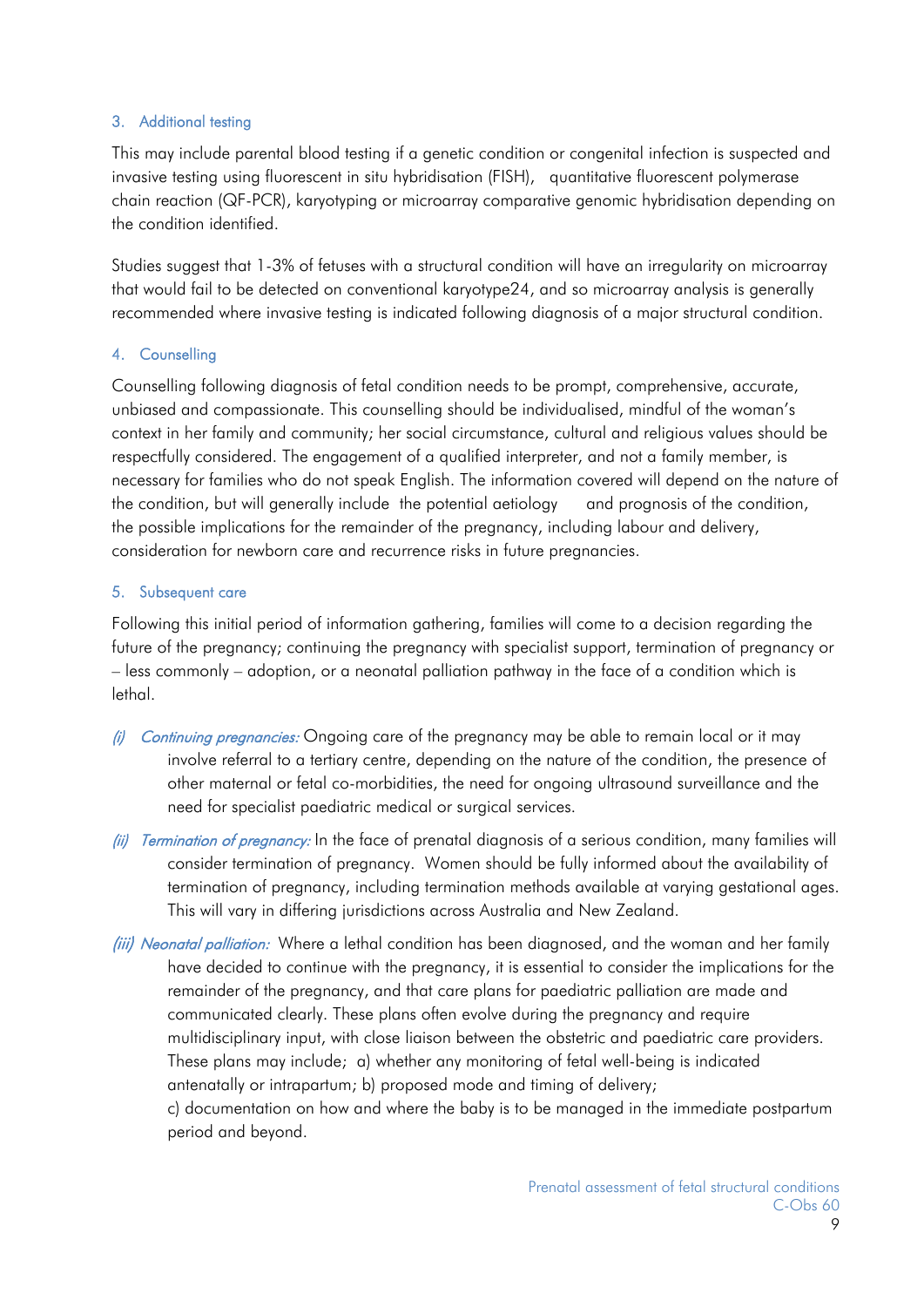### 6. Postnatal care

 $(iv)$  In the event of fetal death or termination of pregnancy, women and their families should be aware of the value of comprehensive post mortem examination, including imaging and genetic information, which may help in subsequent counselling of the underlying aetiology, and recurrence risk. The family should have the opportunity to meet with the multidisciplinary team postnatally to debrief following delivery, review all postnatal information, and discuss any recurrence risk and implications for future pregnancies.

| <b>Recommendation 5</b>                                                          | <b>Grade and references</b> |
|----------------------------------------------------------------------------------|-----------------------------|
| Each practice should develop a protocol regarding the procedure to be            | Consensus Based             |
| followed when a condition is detected. This protocol should include guidelines   | Recommendation              |
| for the immediate care of the patient and how the referring doctor will be       | Reference                   |
| informed.                                                                        | 10                          |
| Recommendation 6                                                                 | Grade and references        |
| All women should receive timely information following detection of a major fetal | Consensus Based             |
| structural condition and have the opportunity to undertake counselling about     | Recommendation              |
| the nature, prognosis, ongoing care pathway and recurrence risk.                 |                             |
|                                                                                  |                             |
| <b>Recommendation 7</b>                                                          | <b>Grade and references</b> |
| Depending on the condition, referral to a tertiary centre and involvement of a   | Consensus Based             |
| multidisciplinary team in the management of the pregnancy may be                 | Recommendation              |
| appropriate.                                                                     |                             |
| <b>Recommendation 8</b>                                                          | <b>Grade and references</b> |
| When a significant condition has been confirmed by ultrasound examination, all   | Consensus Based             |
| women should be given the time and support they need to decide upon the          | Recommendation              |
| future of their pregnancy.                                                       | Reference<br>2              |

#### 4.5 Ultrasound safety and bioeffects

Medical ultrasound has a high level of safety and routine clinical scanning of every woman during pregnancy using real time B-mode imaging is not contraindicated.<sup>11</sup> There have been no proven adverse biological effects associated with obstetric ultrasound. Ultrasound can produce bioeffects (e.g. heating of tissue and cavitation) at levels used in clinical ultrasound. There is potential for subtle, low incidence, delayed and, as yet, unrecognised effects, thus a prudent and responsible approach to its use is important. This is embodied in the "ALARA" ("as low as reasonably achievable") principle - utilising the lowest amount of power exposure necessary to achieve the diagnostic purpose in clinical practice. This entails using ultrasound only if there is an appropriate clinical indication, minimising exposure time, using the lowest power and optimal gain settings to obtain the desired image, being mindful of operating modes which increase the potential for bioeffects (e.g. power or pulse wave doppler) and being aware of the Thermal Index (TI) and Mechanical Index (MI) on the ultrasound machine.

It is widely accepted that ultrasound that induces a temperature rise in tissue of less than 1.5 degrees Celsius is not associated with harmful sequelae. Some clinical situations entail an increased risk of inducing a temperature rise beyond this limit and particular care must be taken when scanning febrile patients, fragile tissues of early gestation, poorly perfused tissues (e.g. eyes), or tissues with a high absorption co-efficient (e.g. bone). It is for this reason that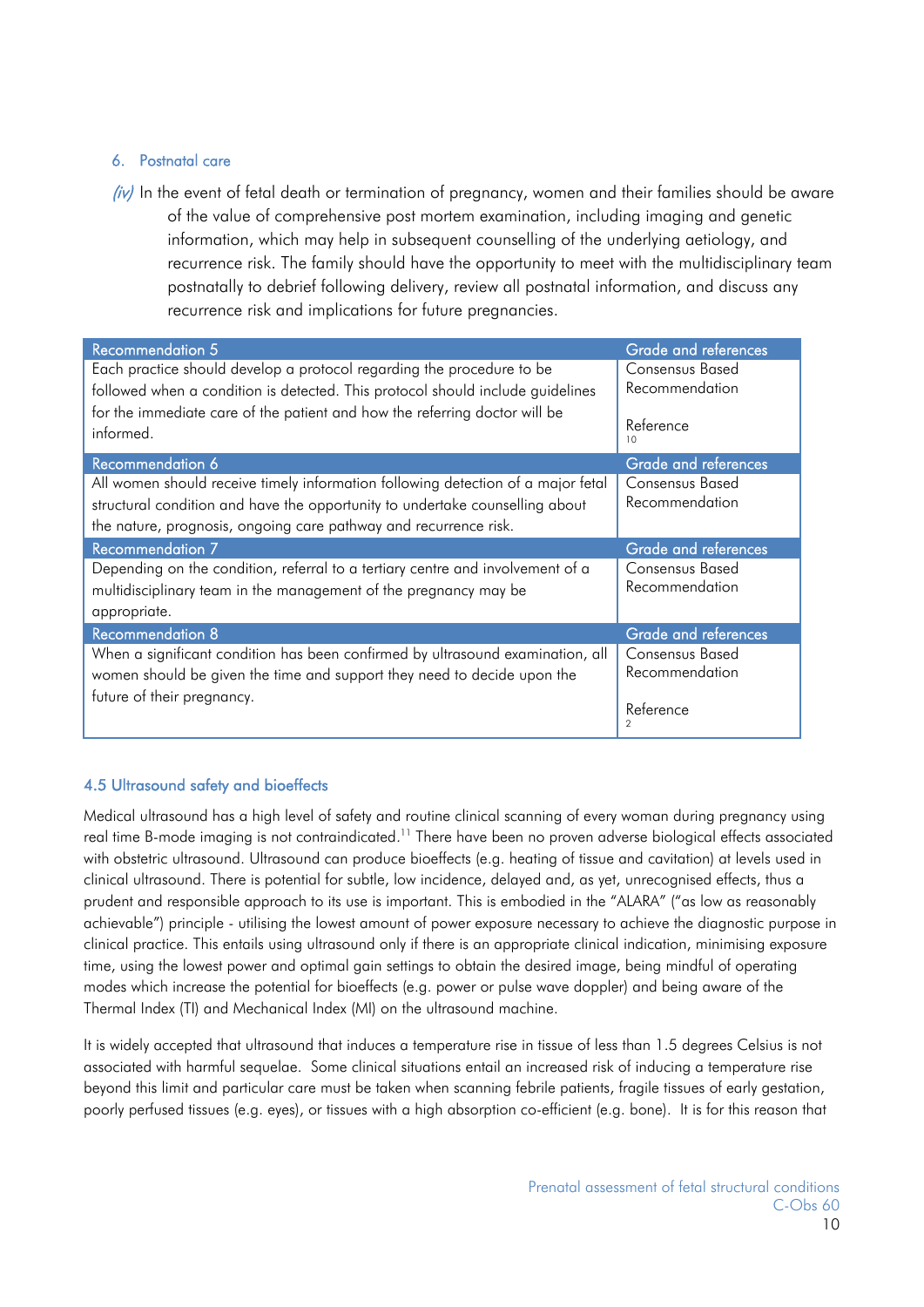pulsed Doppler should not be used routinely during the first trimester. If it is necessary, the TI should be <1.0 and exposure time minimised (ideally to 5-10 minutes).<sup>12</sup>

| <b>Recommendation 9</b>                                                              | Grade and references        |
|--------------------------------------------------------------------------------------|-----------------------------|
| Routine clinical scanning of every woman during pregnancy using real time B-         | Consensus Based             |
| mode imaging is not contraindicated. The ALARA principle for duration of             | Recommendation              |
| ultrasound exposure ('as low as reasonably achievable') should be observed.          |                             |
|                                                                                      | Reference                   |
|                                                                                      |                             |
|                                                                                      |                             |
| <b>Recommendation 10</b>                                                             | <b>Grade and references</b> |
|                                                                                      |                             |
| Pulsed Doppler ultrasound should not be used routinely in first trimester.           | Consensus Based             |
|                                                                                      | Recommendation              |
| If it is necessary, the TI should be $\leq$ 1.0 and exposure time minimised (ideally |                             |
| to 5-10 minutes).                                                                    | Reference                   |

#### 4.6 Non-medical use of ultrasound

Ultrasound for non-medical purposes, such as the production of images or videos of the fetus for the sole purpose of providing souvenirs or to determine fetal gender is not recommended by the majority of governing bodies (ISUOG, WFUMB, SOGC).<sup>25, 26</sup> As described in Section 4.5, US produces bioeffects in tissue and the potential for subtle, low-incidence and delayed effects cannot be absolutely excluded. Other potential adverse consequences from nonmedical use of ultrasound arise from the unregulated nature of such commercial practices. Technical safeguards, operator training, qualifications and expertise are not regulated and staff may not be adequately trained to recognise fetal and placental conditions.

| Recommendation 11                                                              | <b>Grade and references</b> |
|--------------------------------------------------------------------------------|-----------------------------|
| Obstetric ultrasound should not be used for non-medical reasons such as sex    | Consensus Based             |
| determination, or solely for the production of photos or videos for commercial | Recommendation              |
| purposes.                                                                      | Reference                   |

### 5. Conclusion

The application of ultrasound in obstetrics has dramatically improved care of pregnant women and their fetuses. The mid trimester routine scan provides important information regarding plurality of the pregnancy, gestational age, cervical length, placental site, and assessment of fetal anatomy to detect fetal structural conditions. While it is important to note that not all conditions can be detected prenatally, the increasing ability to detect fetal structural conditions with ultrasound means that families can obtain important information about the nature of the condition so that they can make an informed decision regarding the future of the pregnancy. For ongoing pregnancies, knowledge of the presence of a structural condition provides an opportunity to institute appropriate fetal therapy and/ or surveillance during the pregnancy and optimise the circumstances of delivery and newborn care. International expert groups have provided guidelines on first and second trimester FSA screening, as well as safety and good practice recommendations.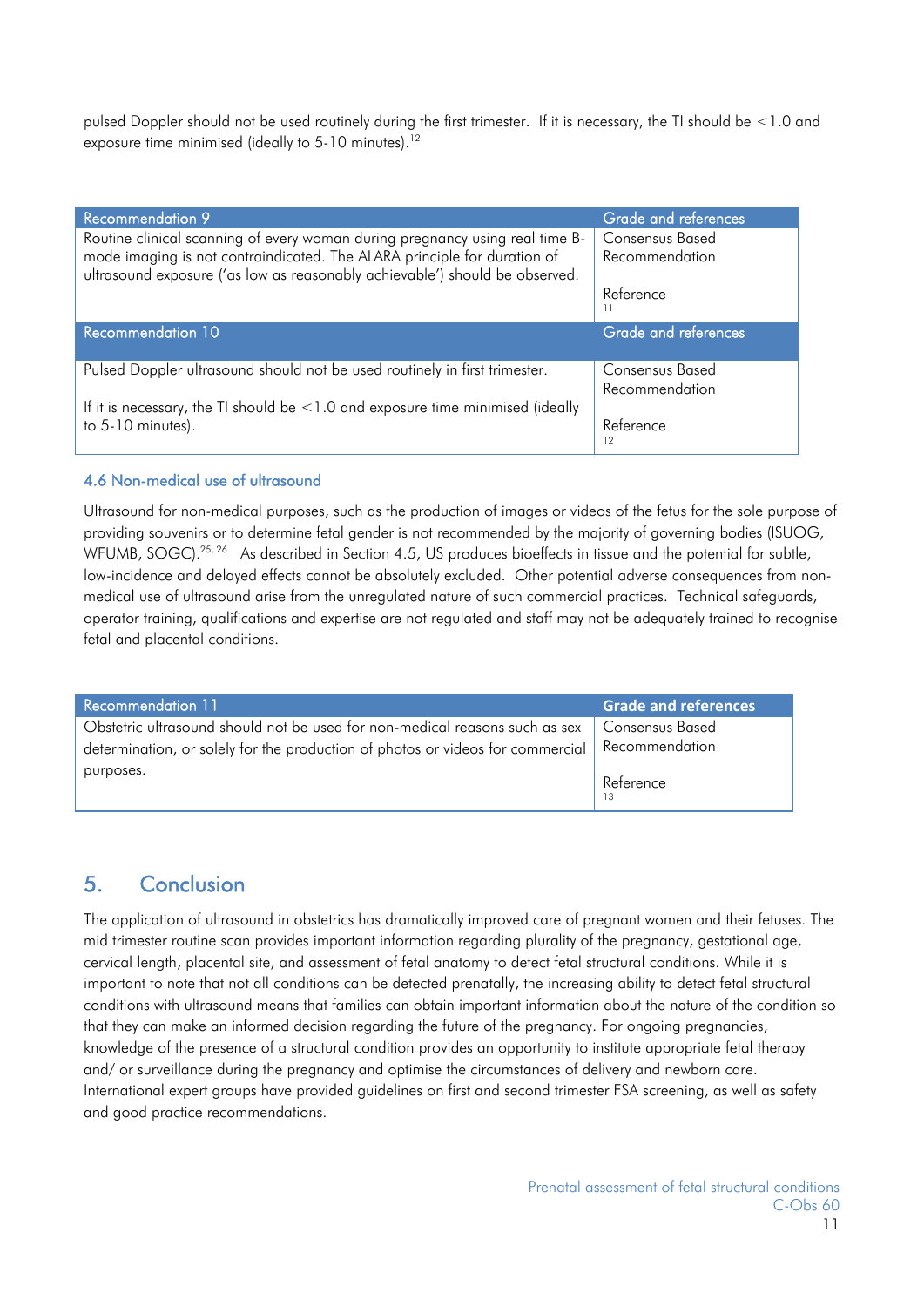### 6. References

- 1. Whitworth M, Bricker L, Neilson JP, Dowswell T. Ultrasound for fetal assessment in early pregnancy. Cochrane Database Syst Rev. 2010(4):Cd007058.
- 2. Kirwan D, and NHS Fetal Anomaly Screening Programme in collaboration with the Royal College of Obstetricians and Gynaecologists (RCOG), British Maternal and Fetal Medicine Society (BMFMS) and the Society and College of Radiographers (SCoR). 18+0 to 20+6 Weeks Fetal Anomaly Scan. National Standards and Guidance for England. 2010 ISBN 978-0-9562084-1-5.
- 3. National Institute for Health and Care Excellence. Quality Standard for Antenatal Care. NICE quality standard 22. 2012.
- 4. Australasian Society for Ultrasound in Medicine. Guidelines for the Performance of First Trimester Ultrasound. 2012.
- 5. National Health Service Fetal Anomaly Screening Programme. Consent Standards and Guidance. 2011.
- 6. Syngelaki A, Chelemen T, Dagklis T, Allan L, Nicolaides KH. Challenges in the diagnosis of fetal nonchromosomal abnormalities at 11-13 weeks. Prenat Diagn. 2011;31(1):90-102.
- 7. Grande M, Arigita M, Borobio V, Jimenez JM, Fernandez S, Borrell A. First-trimester detection of structural abnormalities and the role of aneuploidy markers. Ultrasound Obstet Gynecol. 2012;39(2):157-63.
- 8. Bromley B, Shipp TD, Lyons J, Navathe RS, Groszmann Y, Benacerraf BR. Detection of fetal structural anomalies in a basic first-trimester screening program for aneuploidy. J Ultrasound Med. 2014;33(10):1737-45.
- 9. Cargill Y, Morin L, Bly S, Butt K, Denis N, Gagnon R, et al. Content of a complete routine second trimester obstetrical ultrasound examination and report. J Obstet Gynaecol Can. 2009;31(3):272-5, 6-80.
- 10. Australasian Society for Ultrasound in Medicine. Guidelines for the Mid Trimester Obstetric Scan. 2005.
- 11. Abramowicz JS, Kossoff G, Marsal K, Ter Haar G, International Society of Ultrasound in O, Gynecology B, et al. Safety Statement, 2000 (reconfirmed 2003). International Society of Ultrasound in Obstetrics and Gynecology (ISUOG). Ultrasound Obstet Gynecol. 2003;21(1):100.
- 12. Salvesen K, Lees C, Abramowicz J, Brezinka C, Ter Haar G, Marsal K, et al. ISUOG statement on the safe use of Doppler in the 11 to 13 +6-week fetal ultrasound examination. Ultrasound Obstet Gynecol. 2011;37(6):628.
- 13. Bly S, Van den Hof MC, Diagnostic Imaging Committee SoO, Gynaecologists of C. Obstetric ultrasound biological effects and safety. J Obstet Gynaecol Can. 2005;27(6):572-80.
- 14. Eurenius K, Axelsson O, Gallstedt-Fransson I, Sjoden PO. Perception of information, expectations and experiences among women and their partners attending a second-trimester routine ultrasound scan. Ultrasound Obstet Gynecol. 1997;9(2):86-90.
- 15. Li Z, Zeki R, Hilder L, EA S. Australia's mothers and babies 2011. Canberra: AIHW.: Australian Institute of Health and Welfare,, 2013.
- 16. Gagnon A, Wilson RD, Allen VM, Audibert F, Blight C, Brock JA, et al. Evaluation of prenatally diagnosed structural congenital anomalies. J Obstet Gynaecol Can. 2009;31(9):875-81, 82-9.
- 17. Grandjean HL, D. Levi, S. and the Eurofetus Team. . Sensitivity of routine ultrasound screening of pregnancies in the Eurofetus Database. . Ann N Y Acad Sci 1998;847:118-24.
- 18. Salomon LJ, Alfirevic Z, Bilardo CM, Chalouhi GE, Ghi T, Kagan KO, et al. ISUOG practice guidelines: performance of first-trimester fetal ultrasound scan. Ultrasound Obstet Gynecol. 2013;41(1):102-13.
- 19. Blaas HG. Detection of structural abnormalities in the first trimester using ultrasound. Best Pract Res Clin Obstet Gynaecol. 2014;28(3):341-53.
- 20. National Institute for Health and Care Excellence. Antenatal Care. NICE clinical guideline 62. 2008.
- 21. Crane JP, LeFevre ML, Winborn RC, Evans JK, Ewigman BG, Bain RP, et al. A randomized trial of prenatal ultrasonographic screening: impact on the detection, management, and outcome of anomalous fetuses. The RADIUS Study Group. Am J Obstet Gynecol. 1994;171(2):392-9.
- 22. Garcia J, Bricker L, Henderson J, Martin MA, Mugford M, Nielson J, et al. Women's views of pregnancy ultrasound: a systematic review. Birth. 2002;29(4):225-50.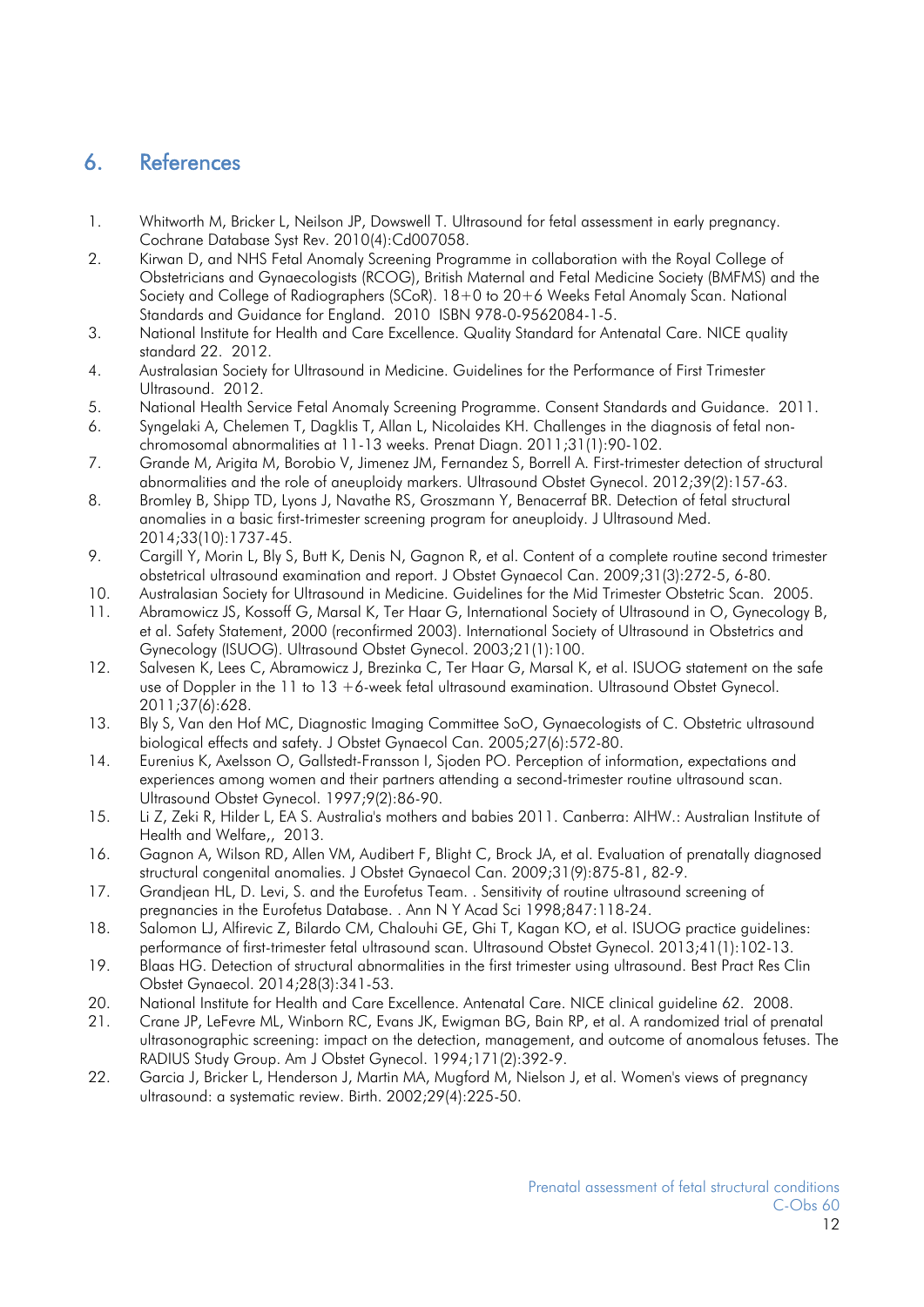- 23. Alkazaleh F, Thomas M, Grebenyuk J, Glaude L, Savage D, Johannesen J, et al. What women want: women's preferences of caregiver behavior when prenatal sonography findings are abnormal. Ultrasound Obstet Gynecol. 2004;23(1):56-62.
- 24. Van den Veyver IB, Patel A, Shaw CA, Pursley AN, Kang SH, Simovich MJ, et al. Clinical use of array comparative genomic hybridization (aCGH) for prenatal diagnosis in 300 cases. Prenat Diagn. 2009;29(1):29-39.
- 25. Salem S, Lim K, Van den Hof MC, Society of O, Gynaecologists of C, Canadian Association of R. Joint SOGC/CAR policy statement on non-medical use of fetal ultrasound. J Obstet Gynaecol Can. 2014;36(2):184-8.
- 26. Bioeffects Safety Committee, Salvesen K, Lees C, Abramowicz J, Brezinka C, Ter Haar G, et al. ISUOG-WFUMB statement on the non-medical use of ultrasound, 2011. Ultrasound Obstet Gynecol. 2011;38(5):608.

# 7. Other suggested reading

Australian Guidelines for the Performance of First Trimester Ultrasound have been published by the Australian Society for Ultrasound in Medicine (ASUM)<sup>4</sup>

International Society of Ultrasound in Obstetrics and Gynecology (ISUOG). First trimester guidelines<sup>18</sup>

### 8. Links to other College statements

HGSA/RANZCOG Prenatal Assessment of Fetal Structural Conditions (C-Obs 60)

Prenatal Screening for Adverse Pregnancy Outcomes (C-Obs 61)

Prenatal Screening for Fetal Conditions(C-Obs 35)

Pre-pregnancy Counselling (C-Obs 3(a))

Routine Antenatal Assessment in the Absence of Pregnancy Complications (C-Obs 3 (b))

Diagnostic Ultrasound, Position Statement on the Appropriate Use of (C-Gen 10)

### 9. Patient information

A range of RANZCOG Patient Information Pamphlets can be ordered via: https://www.ranzcog.edu.au/Womens-Health/Patient-Information-Guides/Patient-Information-Pamphlets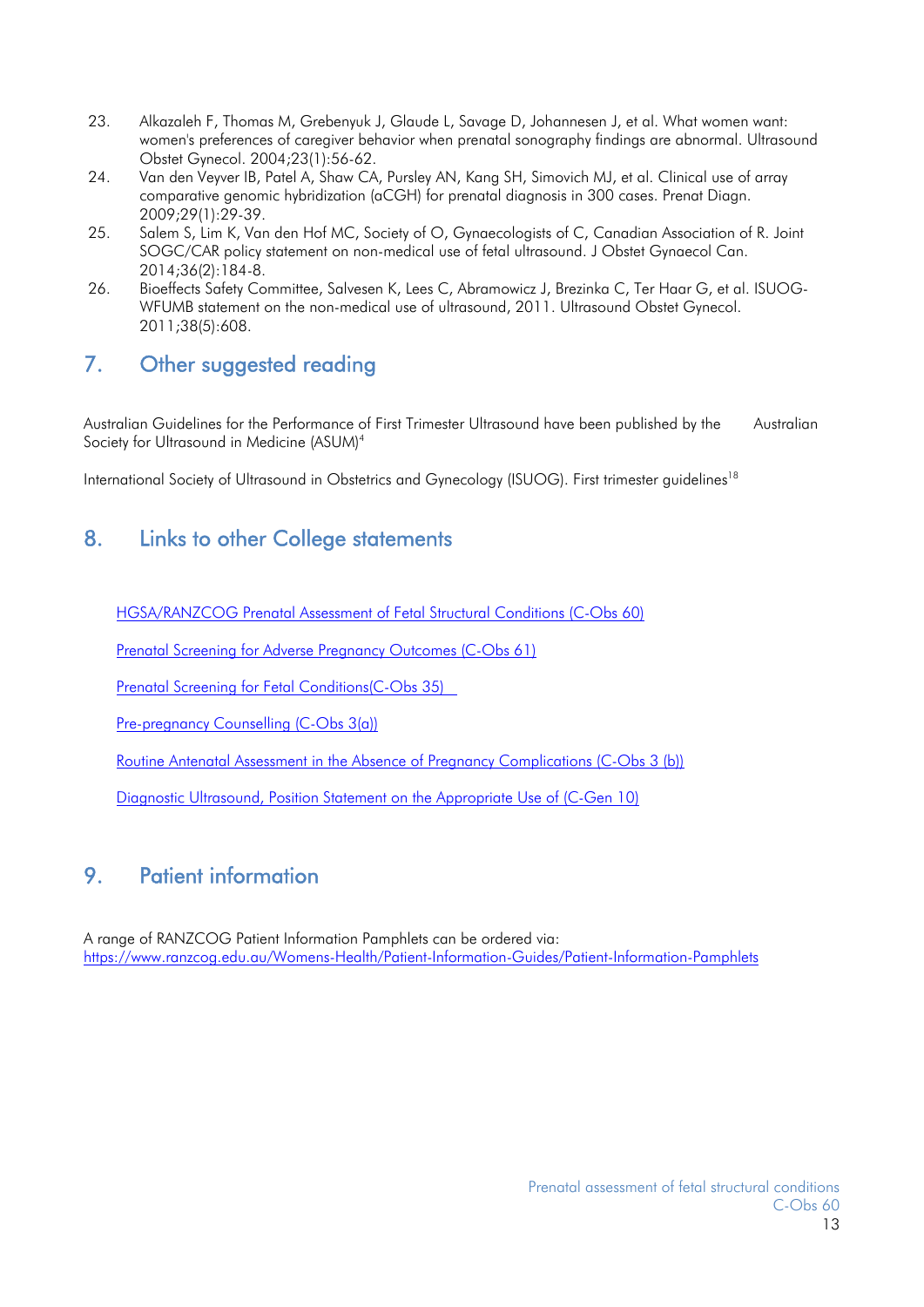# Appendices

Appendix A

Human Genetics Society of Australia (HGSA) and the Royal Australian and New Zealand College of Obstetricians and Gynaecologists (RANZCOG) Joint Committee on Prenatal Diagnosis and Screening Membership

| Name                                | <b>Expertise</b>                  | Role                                                      |
|-------------------------------------|-----------------------------------|-----------------------------------------------------------|
| Dr Agnes Wilson - RANZCOG<br>member | RANZCOG Guideline<br>developer    | Committee Chair.<br>RANZCOG Senior Coordinator, Guideline |
|                                     | Research Scientist                | development and Women's Health                            |
| A/Professor Michael Gabbett -       | Paediatrics and                   | Senior Staff Specialist in Clinical Genetics,             |
| <b>HGSA</b> member                  | Epidemiology                      | Genetic Health Queensland, Associate                      |
|                                     |                                   | Professor, Griffith University, Senior                    |
|                                     |                                   | Lecturer, The University of Queensland                    |
| Professor Jane Halliday - HGSA      | Epidemiology and Research         | Head, Public Health Genetics                              |
| member                              |                                   | Genetics Theme, Murdoch Childrens                         |
|                                     |                                   | Research Institute                                        |
| Clinical Professor Jon Hyett -      | <b>Obstetrics and Gynaecology</b> | Head of High Risk Obstetrics, Royal Prince                |
| RANZCOG member                      |                                   | Alfred Women and Babies. Clinical                         |
|                                     |                                   | Professor, Obstetrics and Gynaecology                     |
|                                     |                                   | University of Sydney                                      |
| Dr Natalie Kiesey-Calding -         | <b>Obstetrics and Gynaecology</b> | Private Consultant, Cairns Obstetrics &                   |
| RANZCOG member                      |                                   | Gynaecology                                               |
|                                     |                                   |                                                           |
| Ms Pauline McGrath - HGSA           | Genetic Counselling and           | <b>HGSA Certified Genetic Counsellor at</b>               |
| member                              | Prenatal Screening and            | Queensland Health                                         |
|                                     | Diagnosis                         |                                                           |
| Dr Andrew McLennan -                | <b>Obstetrics and Gynaecology</b> | Consultant to the Maternal Fetal Medicine                 |
| RANZCOG member                      |                                   | Unit at Royal North Shore Hospital and a                  |
|                                     |                                   | Partner at Sydney Ultrasound for Women                    |
| A/Professor Ricardo Palma-Dias      | <b>Obstetrics and Gynaecology</b> | Clinical Director - Ultrasound Services,                  |
| - RANZCOG member                    |                                   | Royal Women's Hospital, Victoria. Clinical                |
|                                     |                                   | Associate Professor at University of                      |
|                                     |                                   | Melbourne                                                 |
| Dr Jason Pinner - HGSA member       | <b>Medical Geneticist</b>         | University of Sydney (member to January                   |
|                                     |                                   | 2014)                                                     |
| Professor Peter Stone -             | <b>Obstetrics and Gynaecology</b> | The University of Auckland                                |
| RANZCOG member                      | Professor of Maternal Fetal       |                                                           |
|                                     | Medicine                          |                                                           |
| Dr Marleen Susman - HGSA            | <b>Public Health Geneticist</b>   | Murdoch Childrens Research Institute                      |
| member                              |                                   | (member to January 2014)                                  |
| Professor Susan Walker-             | <b>Obstetrics and Gynaecology</b> | Shiela Handbury Chair of Maternal Fetal                   |
| RANZCOG member                      | Professor of Maternal Fetal       | Medicine, Director Perinatal Medicine,                    |
|                                     | Medicine                          | Mercy Hospital for Women                                  |
| Dr Dianne Webster - HGSA            | Laboratory Science                | Lead Clinical Scientist, LabPlus, Auckland                |
| member                              |                                   | City Hospital, New Zealand                                |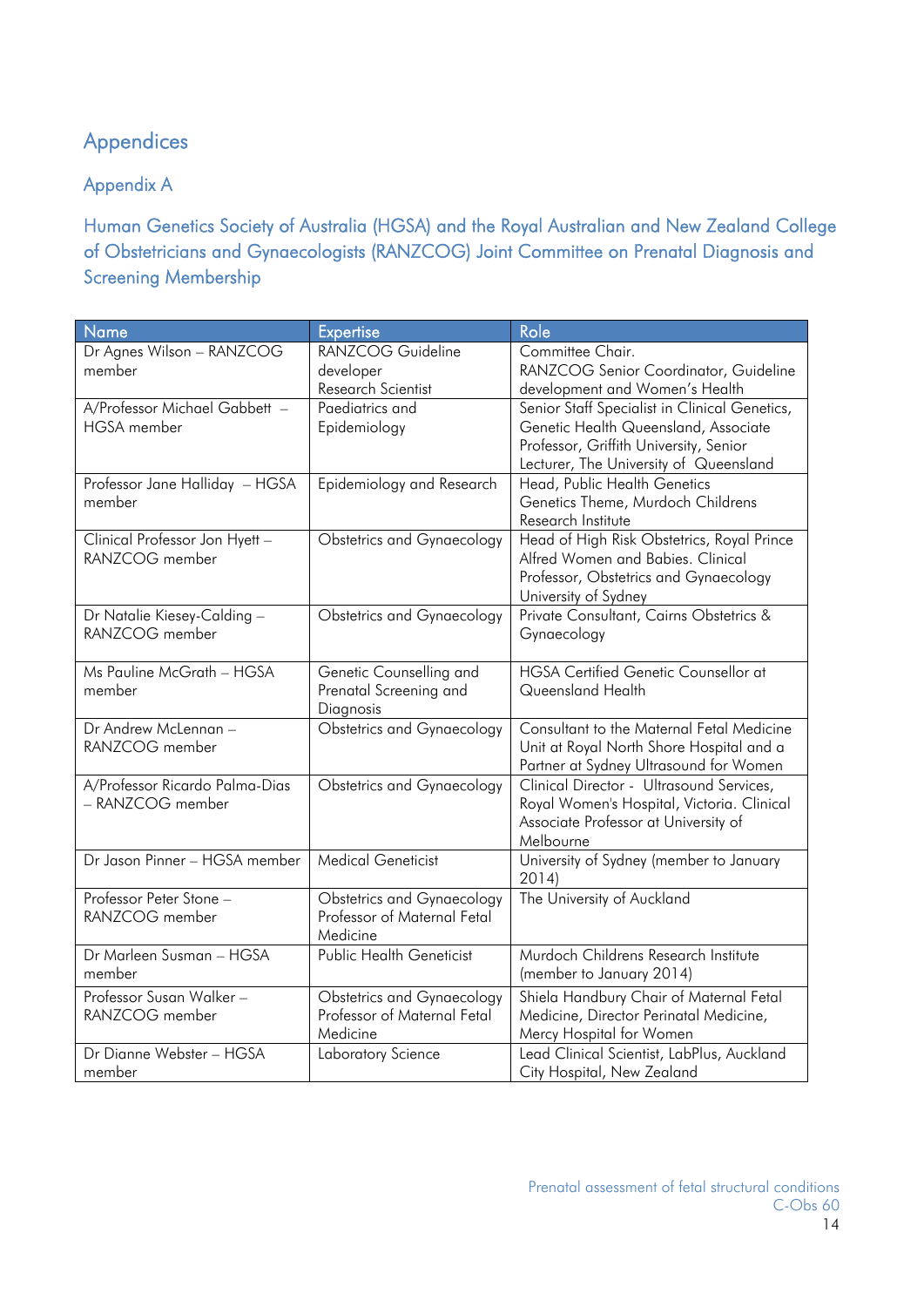| Name                              | <b>Position on Committee</b>    |
|-----------------------------------|---------------------------------|
| Professor Yee Leung               | Chair                           |
| Dr Joseph Sgroi                   | Deputy Chair, Gynaecology       |
| Associate Professor Lisa Hui      | Member                          |
| Associate Professor Ian Pettigrew | <b>EAC Representative</b>       |
| Dr Tal Jacobson                   | Member                          |
| Dr lan Page                       | Member                          |
| Dr John Regan                     | Member                          |
| Dr Craig Skidmore                 | Member                          |
| Associate Professor Janet Vaughan | Member                          |
| Dr Bernadette White               | Member                          |
| Dr Scott White                    | Member                          |
| Associate Professor Kirsten Black | Member                          |
| Dr Greg Fox                       | College Medical Officer         |
| Dr Marilyn Clarke                 | Chair of the ATSI WHC           |
| Dr Martin Byrne                   | <b>GPOAC Representative</b>     |
| Ms Catherine Whitby               | <b>Community Representative</b> |
| Ms Sherryn Elworthy               | Midwifery Representative        |
| Dr Amelia Ryan                    | <b>Trainee Representative</b>   |

# Appendix B Women's Health Committee Membership

# Appendix C Contributing Author

| <b>Name</b> | Role                                  |
|-------------|---------------------------------------|
| Dr Anna Lee | COGU Subspecialist and Consultant,    |
|             | Fetal Diagnostic Unit, Monash Medical |
|             | Centre                                |

### Appendix D Overview of the Development and Review Process for this Statement

### i. Steps in developing and updating this statement

This statement was originally developed in August 1991 and was re-developed during 2015. The statement was reviewed by the Women's Health Committee in March 2018. The WHC carried out the following steps in reviewing this statement:

- Declarations of interest were sought from all members prior to reviewing this statement.
- Structured clinical questions were developed and agreed upon.
- An updated literature search to answer the clinical questions was undertaken.
- At the March 2018 face-to-face committee meeting, the existing consensus-based recommendations were reviewed and updated (where appropriate) based on the available body of evidence and clinical expertise. Recommendations were graded as set out below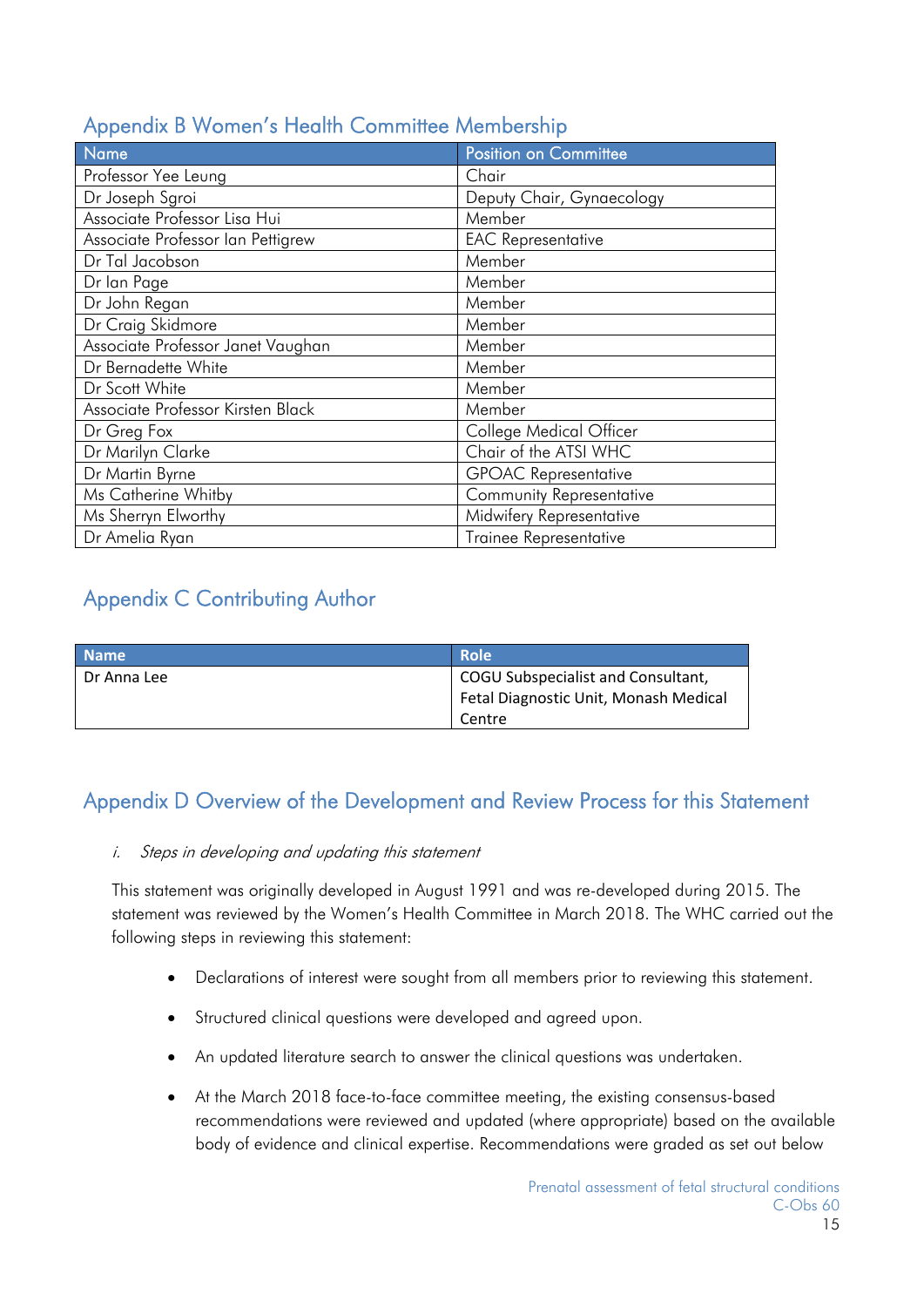### in Appendix B part iii).

### ii. Declaration of interest process and management

Declaring interests is essential in order to prevent any potential conflict between the private interests of members, and their duties as part of the Committee.

A declaration of interest form specific to guidelines and statements was developed by RANZCOG and approved by the RANZCOG Board in September 2012. All members were required to declare their relevant interests in writing on this form prior to participating in the review of this statement.

Members were required to update their information as soon as they become aware of any changes to their interests and there was also a standing agenda item at each meeting where declarations of interest were called for and recorded as part of the meeting minutes.

There were no significant real or perceived conflicts of interest that required management during the process of updating this statement.

### iii. Grading of recommendations

Each recommendation in this College statement is given an overall grade as per the table below, based on the National Health and Medical Research Council (NHMRC) Levels of Evidence and Grades of Recommendations for Developers of Guidelines. Where no robust evidence was available but there was sufficient consensus within the HGSA/RANZCOG Joint Committee on Prenatal Diagnosis and Screening Committee, consensus-based recommendations were developed or existing ones updated (and are identifiable as such). Consensus-based recommendations were agreed to by the entire Committee. Good Practice Notes are highlighted throughout and provide practical guidance to facilitate implementation. These were also developed through consensus of the entire Committee.

| Recommendation category |   | Description                                                                                                    |
|-------------------------|---|----------------------------------------------------------------------------------------------------------------|
| Evidence-based          | A | Body of evidence can be trusted to guide practice                                                              |
|                         | B | Body of evidence can be trusted to guide practice in<br>most situations                                        |
|                         | C | Body of evidence provides some support for<br>recommendation(s) but care should be taken in its<br>application |
|                         | D | The body of evidence is weak and the<br>recommendation must be applied with caution                            |
| Consensus-based         |   | Recommendation based on clinical opinion and<br>expertise as insufficient evidence available                   |